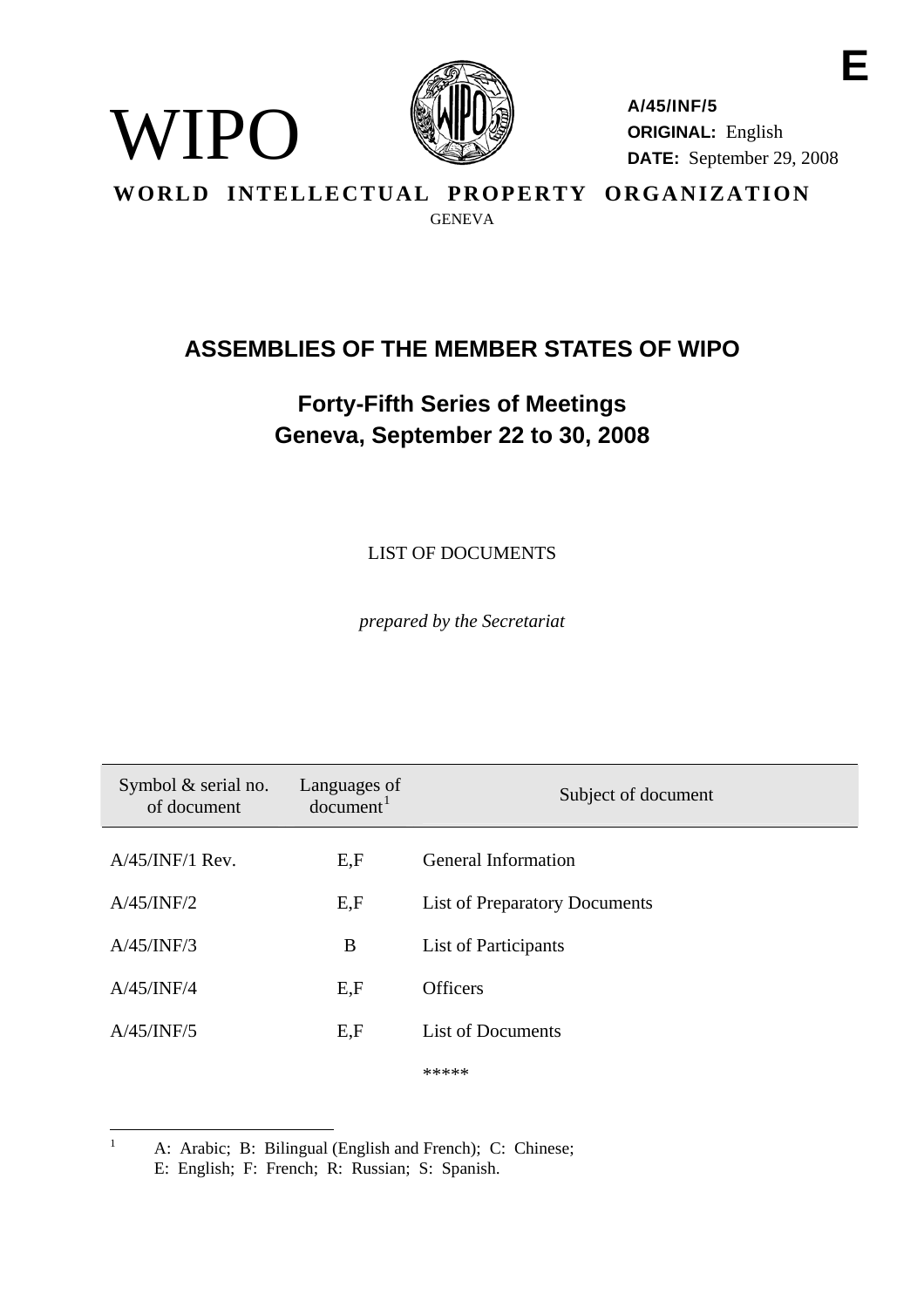| Symbol $&$ serial no.<br>of document | Languages of<br>document <sup>1</sup> | Subject of document                                                                                                                                                                                           |
|--------------------------------------|---------------------------------------|---------------------------------------------------------------------------------------------------------------------------------------------------------------------------------------------------------------|
| A/45/1                               | A, C, E, F, R, S                      | <b>Consolidated and Annotated Agenda</b>                                                                                                                                                                      |
| A/45/2                               | A, C, E, F, R, S                      | Digital Access Service for Priority Documents: Status<br>Report                                                                                                                                               |
| A/45/3                               | A, C, E, F, R, S                      | <b>Admission of Observers</b>                                                                                                                                                                                 |
| A/45/4                               | A, C, E, F, R, S                      | Draft Agendas of the 2009 Ordinary Sessions of the<br>WIPO General Assembly, the WIPO Conference, the<br>Paris Union Assembly and the Berne Union Assembly                                                    |
| A/45/5                               | A, C, E, F, R, S                      | <b>General Report</b>                                                                                                                                                                                         |
|                                      |                                       | *****                                                                                                                                                                                                         |
| WO/GA/36/1                           | A, C, E, F, R, S                      | Appointment of the New Director General                                                                                                                                                                       |
| WO/GA/36/2                           | A, C, E, F, R, S                      | Report on the Work of the Advisory Committee on<br>Enforcement (ACE), and the Enforcement of Intellectual<br><b>Property Rights</b>                                                                           |
| WO/GA/36/3 Rev.                      | A, C, E, F, R, S                      | Progress Report on the Intergovernmental Committee on<br>Intellectual Property and Genetic Resources, Traditional<br>Knowledge and Folklore (IGC) Revised                                                     |
| WO/GA/36/4 Rev.                      | A, C, E, F, R, S                      | Report on the Sessions of the Committee on<br>Development and Intellectual Property (CDIP)                                                                                                                    |
| WO/GA/36/5                           | A, C, E, F, R, S                      | Report on the Work of the Standing Committee on<br>Copyright and Related Rights (SCCR), including the<br>Protection of Audiovisual Performances and Protection<br>of the Rights of Broadcasting Organizations |
| WO/GA/36/6                           | A, C, E, F, R, S                      | Progress Report on the New Construction Project                                                                                                                                                               |
| WO/GA/36/7                           | A, C, E, F, R, S                      | <b>Matters Concerning Internet Domain Names</b>                                                                                                                                                               |
| WO/GA/36/8                           | A, C, E, F, R, S                      | Summary Annual Report of the Director of the Internal<br>Audit and Oversight Division (IAOD)                                                                                                                  |
| WO/GA/36/9                           | A, C, E, F, R, S                      | Reports on the Seventh, Eighth and Ninth Meetings of<br>the WIPO Audit Committee                                                                                                                              |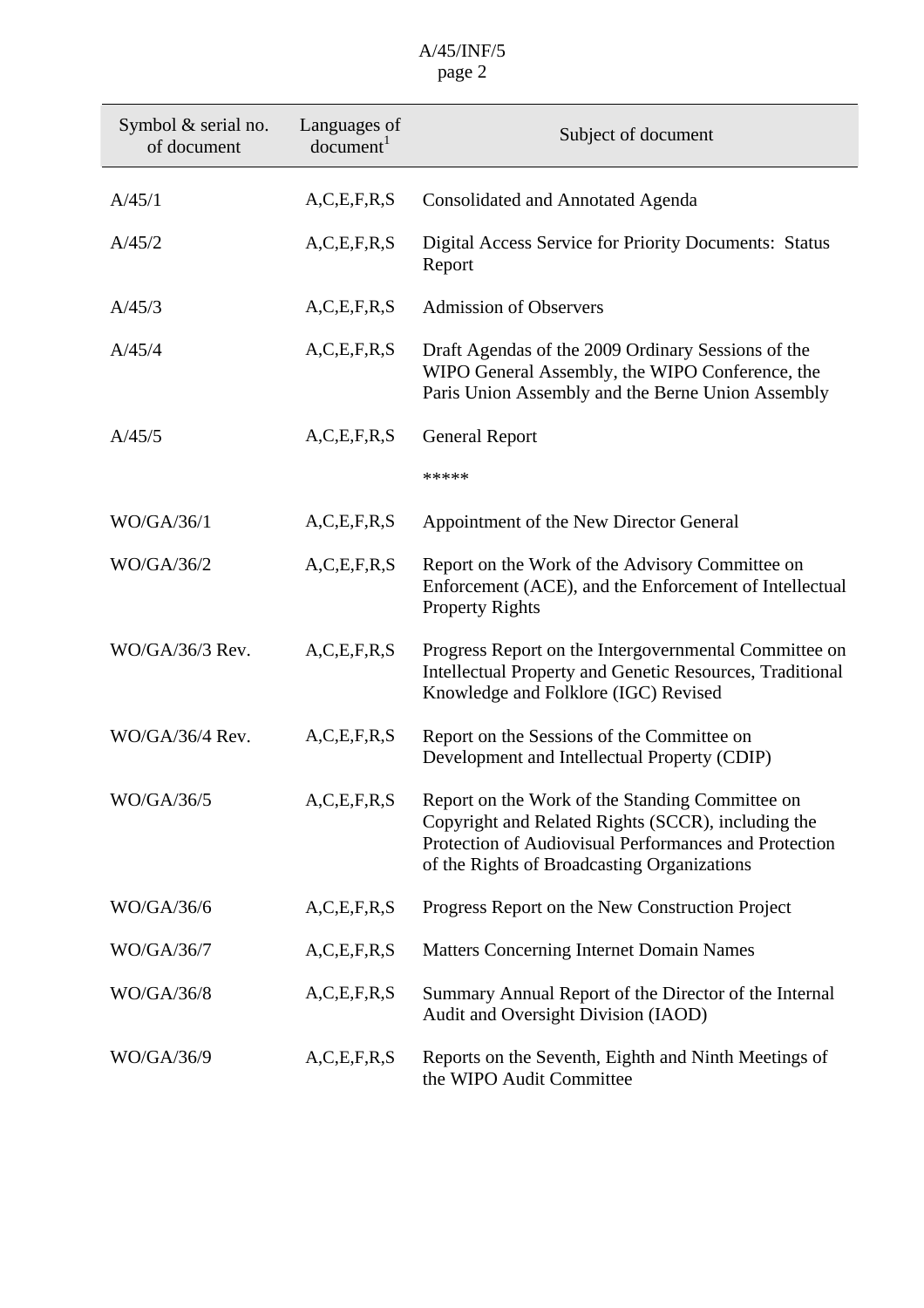| Symbol & serial no.<br>of document | Languages of<br>document <sup>1</sup> | Subject of document                                                                                  |
|------------------------------------|---------------------------------------|------------------------------------------------------------------------------------------------------|
| WO/GA/36/10                        | A, C, E, F, R, S                      | Report on the Work of the Standing Committee on the<br>Law of Patents (SCP)                          |
| WO/GA/36/11                        | A, C, E, F, R, S                      | Committee on Development and Intellectual Property<br>(CDIP): Proposal to Convene a Donor Conference |
| WO/GA/36/12                        | A, C, E, F, R, S                      | Report of the Working Group on the Conditions of the<br>Appointment of the New Director General      |
| WO/GA/36/13                        | A, C, E, F, R, S                      | Report                                                                                               |
|                                    |                                       | *****                                                                                                |
| WO/CF/27/1                         | E, F                                  | Report                                                                                               |
|                                    |                                       | *****                                                                                                |
| WO/CC/59/1 Rev.1                   | E, F                                  | <b>Staff Matters</b>                                                                                 |
| WO/CC/59/2                         | E, F                                  | Report                                                                                               |
|                                    |                                       | *****                                                                                                |
| P/A/40/1                           | E, F                                  | Matters Concerning Article 6ter of the Paris Convention                                              |
|                                    |                                       | *****                                                                                                |
| P/A/40/2                           | E, F                                  | Report                                                                                               |
|                                    |                                       | *****                                                                                                |
| P/EC/46/1                          | E, F                                  | Report                                                                                               |
|                                    |                                       | *****                                                                                                |
| B/A/34/1                           | E, F                                  | Report                                                                                               |
|                                    |                                       | *****                                                                                                |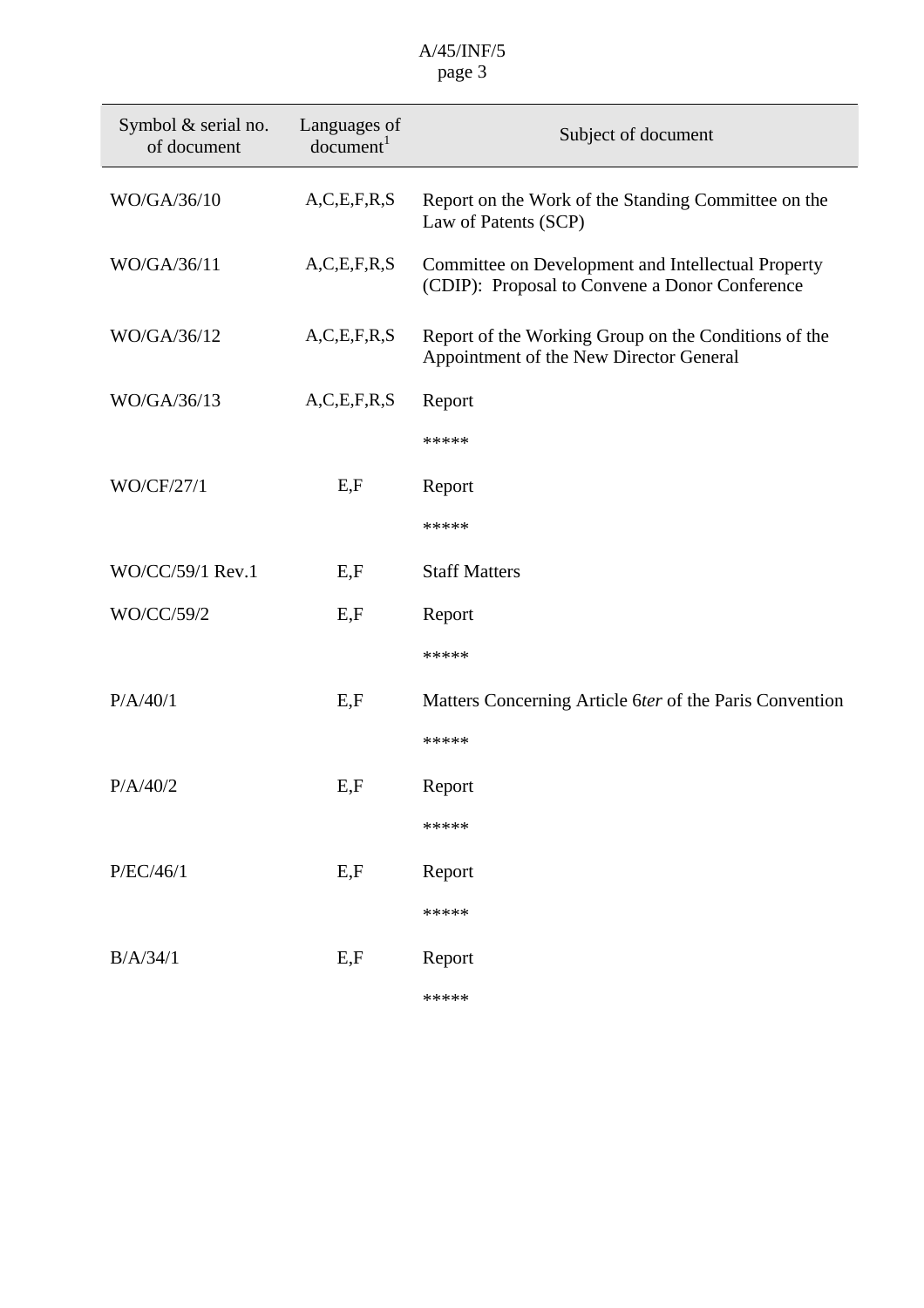| Symbol $&$ serial no.<br>of document | Languages of<br>document <sup>1</sup> | Subject of document                                                                                                                              |
|--------------------------------------|---------------------------------------|--------------------------------------------------------------------------------------------------------------------------------------------------|
| B/EC/52/1                            | E, F                                  | Report                                                                                                                                           |
|                                      |                                       | *****                                                                                                                                            |
| MM/A/40/1                            | E, F, S                               | Amendment of the Common Regulations                                                                                                              |
| MM/A/40/2                            | E, F, S                               | Proposal for a Study on the Possible Introduction of<br>"Filing Languages" in the Madrid System                                                  |
| MM/A/40/3                            | E, F, S                               | <b>Information Technology Modernization Program: Status</b><br>Report                                                                            |
| MM/A/40/4                            | E, F, S                               | Madrid Union Building – Mortgage                                                                                                                 |
| MM/A/40/5                            | E, F, S                               | Report                                                                                                                                           |
|                                      |                                       | *****                                                                                                                                            |
| H/A/26/1                             | E.F                                   | Proposal for a New Rule 18bis and Proposal for the<br>Extension of the Fee Reduction Scheme to Certain<br><b>Intergovernmental Organizations</b> |
| H/A/26/1 Add.                        | E, F                                  | Revised Wording Relating to the Proposal for the<br>Extension of the Fee Reduction Scheme to Certain<br><b>Intergovernmental Organizations</b>   |
| H/A/26/2                             | E, F                                  | Study on the Implications of the Possible Inclusion of<br>Spanish in the Language Regime of the Hague System                                     |
| H/A/26/3                             | E, F                                  | <b>Information Technology Modernization Program: Status</b><br>Report                                                                            |
| H/A/26/4                             | E, F                                  | Report                                                                                                                                           |
|                                      |                                       | *****                                                                                                                                            |
| N/A/26/1                             | E, F                                  | Report                                                                                                                                           |
|                                      |                                       | *****                                                                                                                                            |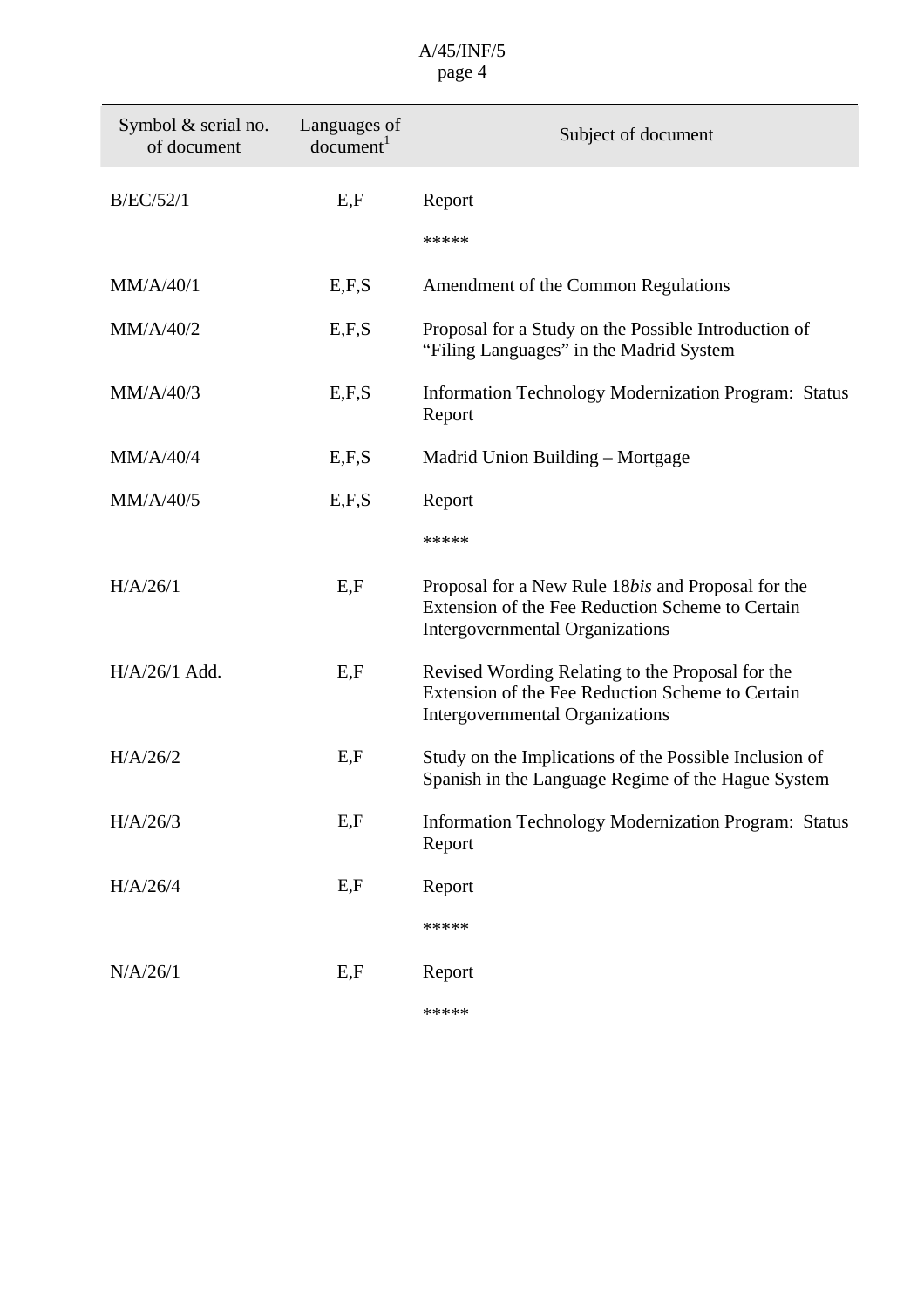| Symbol $&$ serial no.<br>of document | Languages of<br>document <sup>1</sup> | Subject of document                                                                                                              |
|--------------------------------------|---------------------------------------|----------------------------------------------------------------------------------------------------------------------------------|
| LI/A/23/1                            | E.F.S                                 | Preparation of Certain Amendments to the Regulations<br>under the Lisbon Agreement: Establishment of a<br><b>Working Group</b>   |
| LI/A/23/2                            | E, F, S                               | Report                                                                                                                           |
|                                      |                                       | *****                                                                                                                            |
| LO/A/26/1                            | E, F                                  | Report                                                                                                                           |
|                                      |                                       | *****                                                                                                                            |
| IPC/A/27/1                           | E, F                                  | Report                                                                                                                           |
|                                      |                                       | *****                                                                                                                            |
| PCT/A/38/1                           | E, F                                  | PCT Working Group: Report of the First Session                                                                                   |
| PCT/A/38/2                           | E, F                                  | Proposed Amendments of the PCT Regulations                                                                                       |
| PCT/A/38/2 Add.                      | E, F                                  | Further Proposed Amendments of the PCT Regulations                                                                               |
| PCT/A/38/3                           | E, F                                  | Quality Management Systems for PCT International<br>Authorities                                                                  |
| PCT/A/38/4                           | E, F                                  | Criteria for Any Future Addition of Further Languages<br>of Publication Under the PCT                                            |
| PCT/A/38/5                           | E, F                                  | Eligibility Criteria for Reductions in PCT Fees;<br>Proposed Amendment of the Schedule of Fees Annexed<br>to the PCT Regulations |
| PCT/A/38/6                           | E, F                                  | Report                                                                                                                           |
|                                      |                                       | *****                                                                                                                            |
| BP/A/23/1                            | E, F                                  | Report                                                                                                                           |
|                                      |                                       | *****                                                                                                                            |
| VA/A/19/1                            | E, F                                  | Report                                                                                                                           |
|                                      |                                       | مله مله مله مله مله                                                                                                              |

\*\*\*\*\*